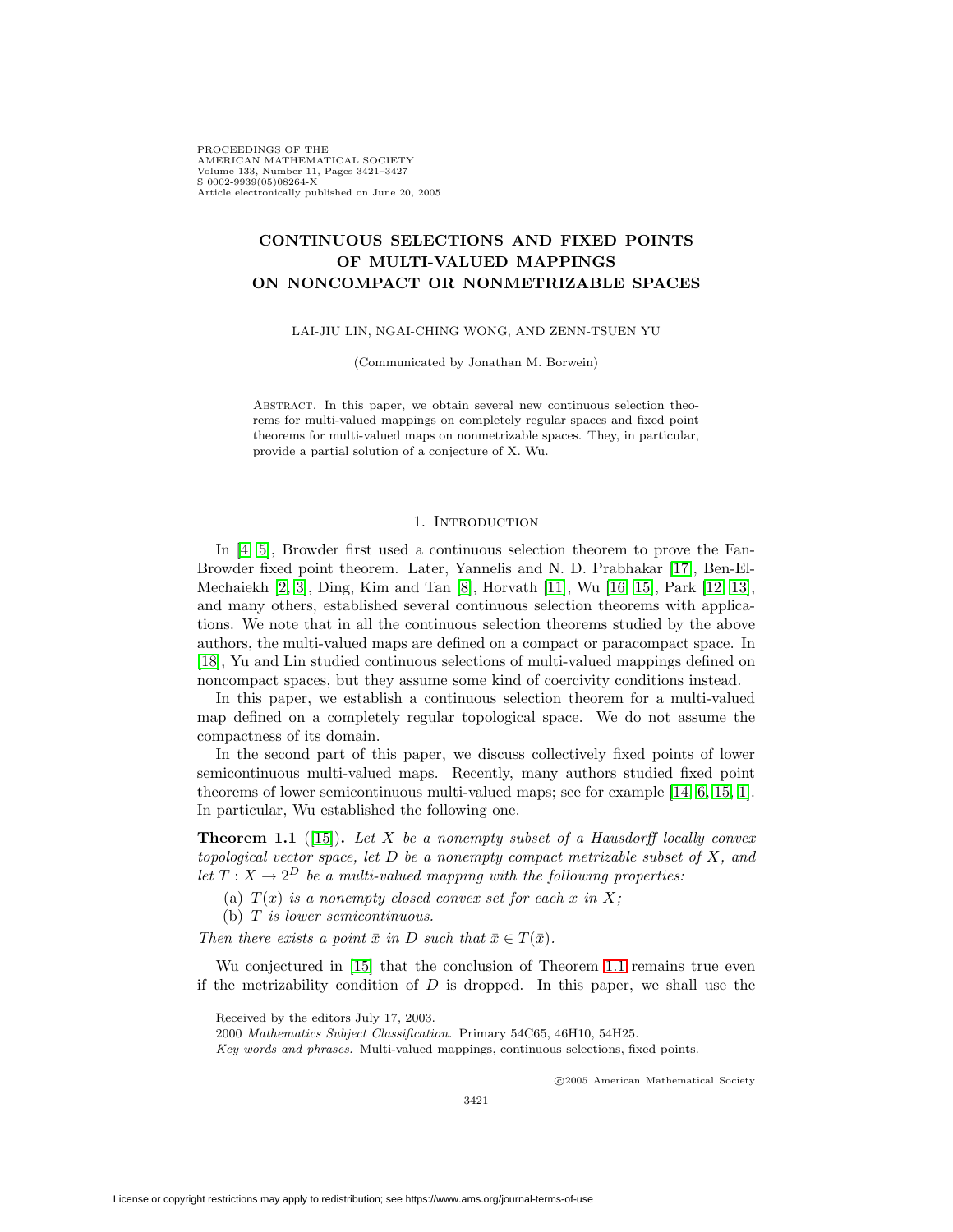approximate continuous selection theorem of Deutsch and Kenderov [\[7\]](#page-5-15) (see also [\[20\]](#page-6-0)) to establish an approximate fixed point theorem for a sub-lower semicontinuous multi-valued map. This gives rise to a partial solution of the conjecture of Wu [\[15\]](#page-5-8). We shall also provide a simple proof of a Himmelberg type collectively fixed point theorem. We remark that our results differ from the approximate fixed point theorem recently established by Park [\[13\]](#page-5-10).

We would like to thank the referee for many helpful suggestions on improving the presentation and the bibliography in this paper.

### 2. Preliminaries

Let X and Y be topological spaces. A multi-valued map  $T: X \to 2^Y$  is a map from X into the power set  $2^Y$  of Y. Let  $T^{-1}: Y \to 2^X$  be defined by the condition that  $x \in T^{-1}y$  if and only if  $y \in T(x)$ . Recall that

- (a) T is said to be closed if its graph  $G_r(T) = \{(x, y) : x \in X, y \in T(x)\}\$ is closed in the product space  $X \times Y$ ;
- (b) T is said to be *upper semicontinuous* (in short, u.s.c.) at x if for every open set V in Y with  $T(x) \subset V$ , there exists a neighborhood  $W(x)$  of x such that  $T(W(x)) \subset V$ ; T is said to be u.s.c. on X if T is u.s.c. at every point of  $X$ ;
- (c) T is said to be *lower semicontinuous* (in short, l.s.c.) at x if for every open neighborhood  $V(y)$  of every y in  $T(x)$ , there exists a neighborhood  $W(x)$ of x such that  $T(u) \cap V(u) \neq \emptyset$  for all u in  $W(x)$ ; T is said to be l.s.c. on X if T is l.s.c. at every point of  $X$ ;
- (d) in case Y is a topological linear space, T is said to be *sub-lower semicontin-*uous (see, e.g., [\[20\]](#page-6-0)) at an x in X if for each neighborhood V of 0 in Y, there is a z in  $T(x)$  and a neighborhood  $U(x)$  of x in X such that  $z \in T(y) + V$ for each y in  $U(x)$ ; T is said to be sub-lower semicontinuous on X if T is sub-lower semicontinuous at every point of  $X$ . It is plain that if  $T$  is lower semicontinuous at  $x$ , then  $T$  is sub-lower semicontinuous at  $x$ .

The following lemmas are needed in this paper.

<span id="page-1-0"></span>**Lemma 2.1** (Deutsch and Kenderov [\[7\]](#page-5-15))**.** Let X be a paracompact topological space, let Y be a locally convex topological linear space, and let  $F: X \to 2^Y$ . Then F is sub-lower semicontinuous if and only if for each neighborhood  $V$  of  $0$  in  $Y$ , there is a continuous function  $f: X \to Y$  such that  $f(x) \in F(x) + V$  for each x in X.

<span id="page-1-2"></span>**Lemma 2.2** (Yuan [\[19\]](#page-6-1)). Let X be a topological space, let Y be a nonempty subset of a topological vector space with a base  $\mathcal B$  for the zero neighborhoods, and let  $F$ :  $X \to 2^Y$ . For each V in B, define  $F_V : X \to 2^Y$  by

$$
F_V(x) = (F(x) + V) \cap Y, \quad \forall x \in X.
$$

Write  $\bar{y} \in \overline{F}(\bar{x})$  if  $(\bar{x}, \bar{y}) \in \overline{G_rF}$ . Then for any  $\bar{x}$  in X and  $\bar{y}$  in Y, we have

$$
\bar{y} \in \overline{F}(\bar{x}) \quad whenever \quad \bar{y} \in \bigcap_{V \in \mathcal{B}} \overline{F_V}(\bar{x}).
$$

<span id="page-1-1"></span>**Lemma 2.3** (Himmelberg  $[10]$ ). Let X be a nonempty convex subset of a locally convex topological vector space. Let  $T : X \to 2^X$  be a u.s.c. multi-valued map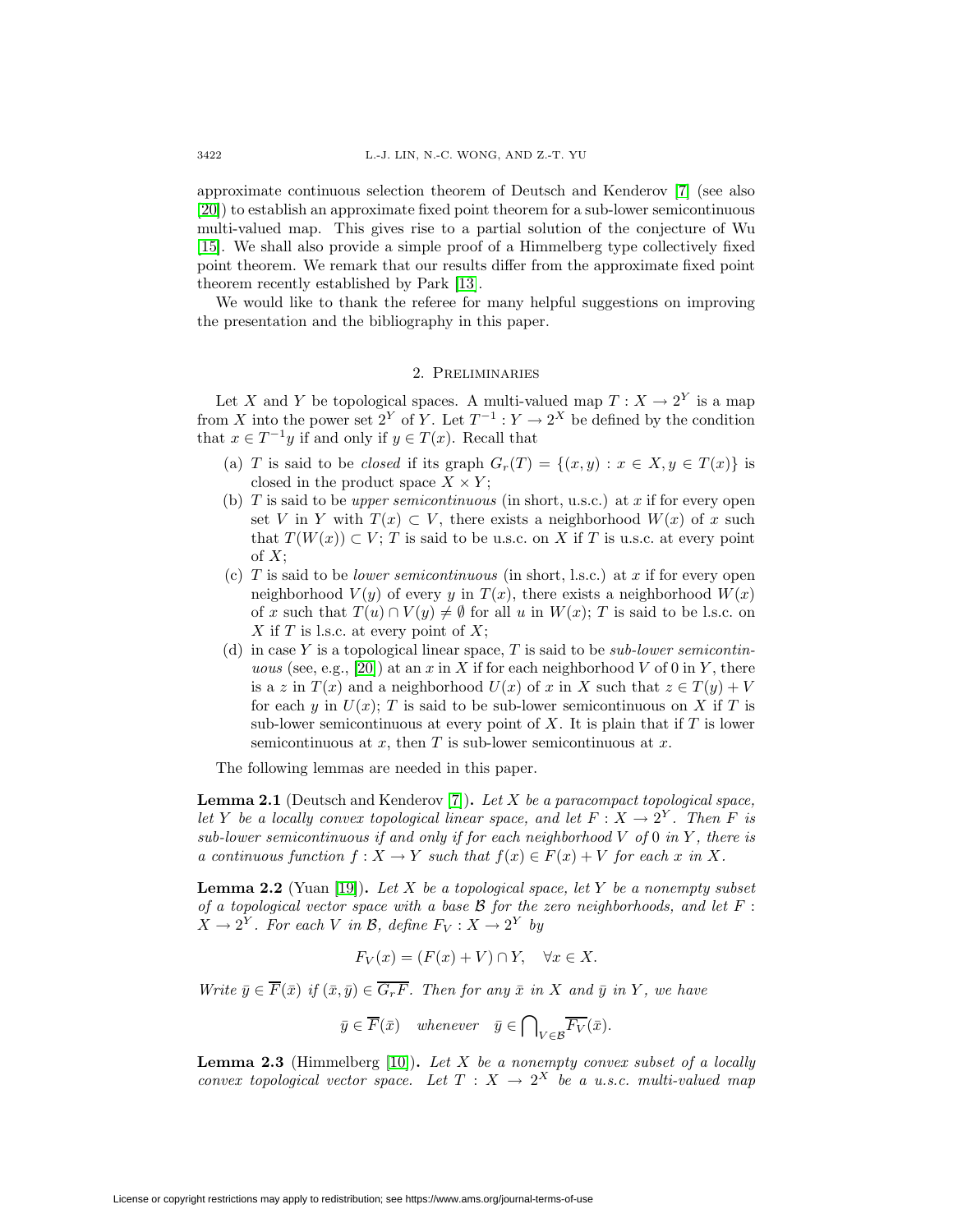with nonempty closed convex values such that  $T(X) = \bigcup_{x \in X} T(x)$  is contained in a compact subset of X. Then there exists an  $\bar{x}$  in X such that  $\bar{x} \in T(\bar{x})$ .

<span id="page-2-1"></span>**Lemma 2.4** (Granas [\[9\]](#page-5-17); see also Ding, Kim and Tan  $[8]$ ). Let D be a nonempty compact subset of a topological vector space. Then the convex hull  $\infty D$  of D is  $\sigma$ -compact and hence is paracompact.

## 3. CONTINUOUS SELECTION THEOREMS

<span id="page-2-0"></span>Note that the set  $S^{-1}(y) = \{x \in X : y \in S(x)\}\$ below can have empty interior for some  $y$  in  $K$ .

**Theorem 3.1.** Let  $X$  be a completely regular space and let  $K$  be a nonempty subset of a Hausdorff topological vector space E. Assume a multi-valued function  $S: X \longrightarrow 2^K$  satisfies the following conditions:

(a) For each x in X, the set  $S(x)$  is convex.

(b)  $X = \bigcup \{ \text{int } S^{-1}(y) : y \in K \}.$ 

Then for any compact subset  $F$  of  $X$  there is an open dense subset  $U$  of  $X$  containing F such that S has a continuous selection  $f: U \to K$ , that is,  $f(x) \in S(x)$  for all x in U.

*Proof.* By assumption (b), there are finitely many points  $y_1, \ldots, y_n$  in K such that

$$
F \subseteq \text{int } S^{-1}(y_1) \cup \cdots \cup \text{int } S^{-1}(y_n).
$$

For each  $k = 1, \ldots, n$  and x in  $F \cap \text{int } S^{-1}(y_k)$ , there is a continuous function  $g_x$  on X such that  $0 \le g_x \le 1$ ,  $g_x(x) = 1$  and  $g_x$  vanishes outside int  $S^{-1}(y_k)$ . By the compactness of  $F$ , there are finitely many  $g_x$  such that for every point in  $F$  at least one of them assumes a value not less than  $1/2$ . Summing them in an appropriate way, we will have nonnegative continuous functions  $g_1, \ldots, g_n$  on X such that  $g_k$  vanishes outside int  $S^{-1}(y_k)$ , and  $\sum_{k=1}^n g_k(x) \geq 1/2$  for all x in F. Let  $V = \{x \in X : \sum_{k=1}^{n} g_k(x) > 1/3\}$ . Set  $f_j(x) = g_j(x)/\sum_{k=1}^{n} g_k(x)$  on V, and  $f_j(x)=3g_j (x)$  on  $X \setminus V$ . Define a continuous function  $f_V : X \longrightarrow E$  by

$$
f_V(x) = \sum_{k=1}^n f_k(x) y_k, \quad \forall x \in X.
$$

For each x in V and for each k with  $f_k(x) \neq 0$ , we have  $x \in \text{int } S^{-1}(y_k)$ . Hence,  $y_k \in S(x)$ . Consequently,  $f_V(x) \in \text{co}(S(x)) = S(x) \subseteq K$  for all x in V. In other words, the restriction of  $f_V$  to V gives rise to a continuous selection of S on the open set  $V$  which contains  $F$ .

Denote by

 $W = \{(f_W, W) : \text{where } W \text{ is an open subset of } X \text{ containing } F \text{ and }$ 

 $f_W : W \to K$  gives rise to a continuous selection of S on W.

Then W is not empty as  $(f_V, V) \in W$ . Order W by extension and we get a nonempty partially ordered set. In other words,  $(f_W, W) \leq (f_V, V)$  if  $W \subseteq V$  and  $f_{V|_W} = f_W$ . Applying Zorn's Lemma, we get a maximal element  $(f_U, U)$  of W.

The last step is to verify that  $U$  is dense in  $X$ . Suppose not and there were an x in X outside the closure of U. Let  $x \in \text{int } S^{-1}(y)$  for some y in K. By setting  $f_{|W} \equiv y$ , we get a continuous selection of S on an open neighborhood W of x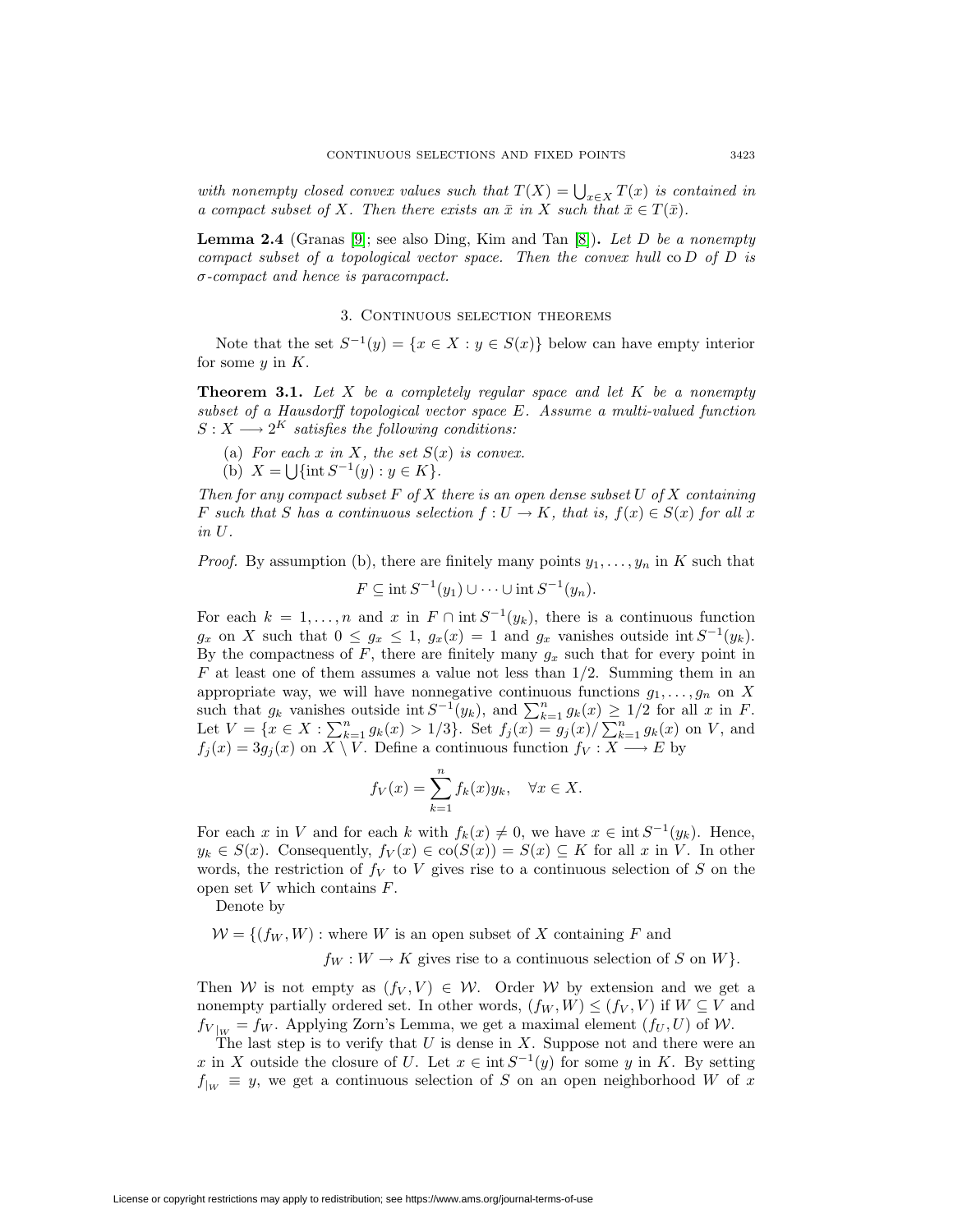disjoint from U by restriction. Then the union  $f_{U\cup W}: U\cup W \longrightarrow K$  defined in a natural wav provides a contradiction to the maximality of  $(f_U, U)$ . natural way provides a contradiction to the maximality of  $(f_U, U)$ .

We call a topological space  $X$  residually paracompact if for every open dense subset U of X the complement  $X \setminus U$  is paracompact.

**Theorem 3.2.** In addition to conditions (a) and (b) in Theorem [3.1](#page-2-0), if we assume further that

 $(c)$  X is residually paracompact,

then there is a continuous function  $f: X \to K$  such that  $f(x) \in S(x)$  for all x in X.

*Proof.* It follows from Theorem [3.1](#page-2-0) that there is a continuous function  $f_U: U \longrightarrow K$ defined on an open dense subset U of X with  $f_U(x) \in S(x)$  for all x in U. For each z in  $X \setminus U$ , there is a y in K such that  $z \in \text{int } S^{-1}(y)$  by condition (b). By setting  $f_{|W_z} \equiv y$  we get a continuous selection of S on an open neighborhood  $W_z$  of z. The paracompactness of  $X \setminus U$  ensures it has a locally finite covering by open sets in  $X$ , each of which is contained in some  $W_z$ . Adding one more open set U, we have a locally finite open covering of X. This provides us with a family  $\{g_{\lambda}\}\$  of nonzero continuous functions from X into [0, 1] dominated by the open sets  $W_z$  and U such that  $g_{\lambda}(x) = 0$  for all but finitely many  $\lambda$ 's and  $\sum_{\lambda} g_{\lambda}(x) = 1$  for all x in X. If  $g_{\lambda}$ vanishes outside U, we set  $f_{\lambda} = f_U$ . Otherwise, we fix a choice of z such that  $g_{\lambda}$ vanishes outside  $W_z$ , and set  $f_{\lambda} = f_{W_z}$ . Define  $f : X \longrightarrow K$  by

$$
f(x) = \sum_{\lambda} g_{\lambda}(x) f_{\lambda}(x), \quad \forall x \in X.
$$

For each x in X, only finitely many  $q_{\lambda}(x)$ 's are nonzero in the sum, and the nonzero terms give rise to a convex combination of points in the convex set  $S(x)$ . Thus  $f(x) \in S(x)$  for all x in X.

It is easy to see that the following corollary follows from Theorem 3.1.

<span id="page-3-0"></span>**Corollary 3.3.** The conclusion of Theorem [3.1](#page-2-0) remains true if conditions (a) and (b) are replaced by

- (a)' for each x in X, the set  $S(x)$  is a nonempty convex set;
- (b)' for each y in K, the set  $S^{-1}(y)$  is open.

Remark 3.4. Corollary [3.3](#page-3-0) implies Theorem [3.1.](#page-2-0)

*Proof.* Let  $T: X \to 2^K$  be defined by

$$
T(x) = \{ y \in K : x \in \text{int } S^{-1}(y) \}.
$$

Then  $T^{-1}(y) = \text{int } S^{-1}(y)$  is open for each y in K. By (b), for each x in X, there exists y in K such that  $x \in \text{int } S^{-1}(y)$ . Therefore  $y \in T(x) \neq \emptyset$  for each x in X. Let  $H: X \to 2^K$  be defined by  $H(x) = \text{co } T(x)$ . Then  $H(x)$  is nonempty for each x in X, and  $H^{-1}(y)$  is open for each y in K. By Corollary [3.3,](#page-3-0) there is an open dense subset  $U$  of  $X$ , containing any but a fixed compact set  $D$ , and there is a continuous function  $f: U \to K$  such that  $f(x) \in H(x) = \text{co } T(x) \subset S(x)$  for all x in U.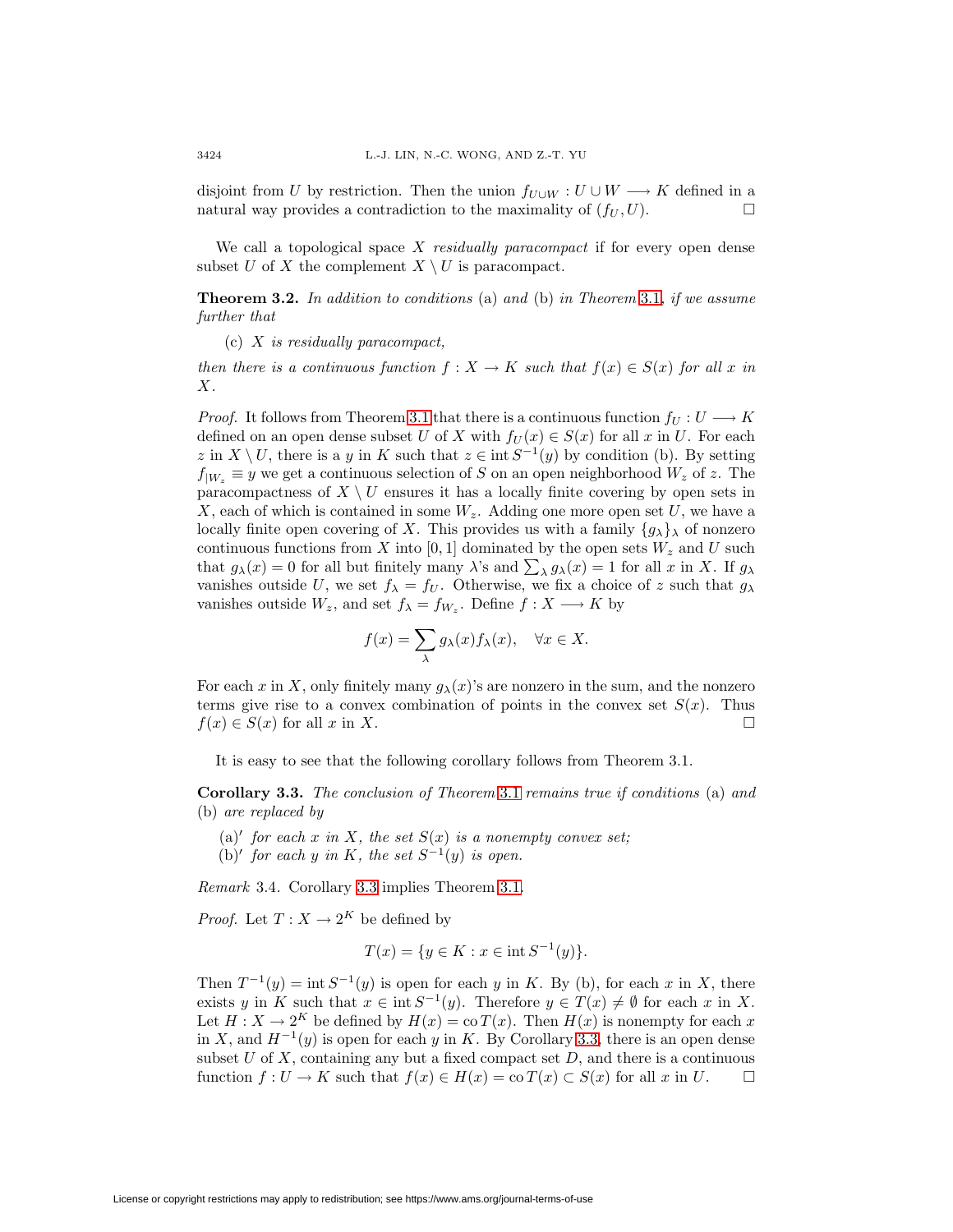#### 4. Fixed point theorems

<span id="page-4-0"></span>**Theorem 4.1.** For each i in a nonempty index set I, let  $X_i$  be a nonempty convex subset of a Hausdorff locally convex topological vector space  $E_i$ , and let  $D_i$  be a compact subset of  $X_i$ . Let  $X = \prod_{i \in I} X_i$  be the product space. Let  $F_i : X \to Y$  $2^{D_i}$  be sub-lower semicontinuous with nonempty convex values. Then for every neighborhood  $V_i$  of 0 in  $E_i$ , there exists a point  $\bar{x}_V = (x_{V_i})$  in  $D = \prod_{i \in I} D_i$  such that  $(\bar{x}_{V_i} + V_i) \cap F_i(\bar{x}_V) \neq \emptyset$  for all i in I.

*Proof.* Let  $V_i$  be a neighborhood of zero in  $E_i$  for each i in I. Fix any i in I. There exists an absolutely convex neighborhood  $W_i$  of 0 such that  $W_i \subset V_i$ . Note that D is a compact subset of X. By Lemma [2.4,](#page-2-1) co D is a paracompact subset of X. Since  $F_i: X \to 2^{D_i}$  is a sub-lower semicontinuous multi-valued map with nonempty convex values, by Lemma [2.1](#page-1-0) there exists a continuous function  $f_i : \text{co } D \to D_i$  such that

$$
f_i(x) \in (F_i(x) + W_i) \cap D_i
$$
 for each  $x \in \text{co } D$ .

Define  $f : co D \to D$  by  $f(x) = \prod_{i \in I} f_i(x)$  for x in co D. By the Himmelberg fixed point theorem (Lemma [2.3\)](#page-1-1), there exists an  $\bar{x}_V = (\bar{x}_{V_i})_{i \in I}$  in co D such that  $\bar{x}_V = f(\bar{x}_V) = \prod_{i \in I} f_i(\bar{x}_V)$ . That is,  $\bar{x}_{V_i} = f_i(\bar{x}_V) \in (F_i(\bar{x}_V) + W_i) \cap D_i$ . Thus,  $\bar{x}_{V_i} \in D_i$  and  $(\bar{x}_{V_i} + W_i) \cap F_i(\bar{x}_V) \neq \emptyset$  for all i in I. Since  $W_i \subset V_i$ , we have  $(\bar{x}_i + V_i) \cap F_i(\bar{x}_V) \neq \emptyset$  for all i in I.

<span id="page-4-1"></span>**Theorem 4.2.** Suppose in Theorem [4.1](#page-4-0) we assume further that for each  $x =$  $(\bar{x}_i)_{i\in I} \in X$ , its coordinates  $x_i \notin \overline{F_i}(x) \setminus F_i(x)$  for all i in I. Then there exists a point  $\bar{x} = (\bar{x}_i)_{i \in I} \in D = \prod_{i \in I} D_i$  such that  $\bar{x}_i \in F_i(\bar{x})$  for each i in I.

*Proof.* For each i in I, let  $\mathcal{B}_i$  be the collection of all absolutely convex open neighborhoods of zero in  $E_i$  and  $\mathcal{B} = \prod_{i \in I} \mathcal{B}_i$ . Given any  $V = \prod_{i \in I} V_i$  in  $\mathcal{B}_i$ , let  $Q_V = \{x \in D : x_i \in F_{V_i}(x) \text{ for all } i \text{ in } I\}.$  Then  $Q_V$  is a nonempty closed subset of D for each V in B by Theorem [4.1.](#page-4-0) Let  $\{V^{(1)}, \dots, V^{(n)}\}$  be any finite subset of B. Write  $V^{(i)} = \prod_{j \in I} V_j^{(i)}$ , where  $V_j^{(i)} \in \mathcal{B}_j$  for each  $i = 1, \dots, n$ . Let  $V' = \prod_{j \in I} (\bigcap_{i=1}^n V_j^{(i)}) \in \mathcal{B}$ . Clearly,  $\emptyset \neq Q_{V'} \subseteq \bigcap_{i=1}^n Q_{V^{(i)}}$ . Therefore, the family  ${Q_V : V \in \mathcal{B}}$  has the finite intersection property. Since  $Q_V \subset D$  for all V in B and D is compact,  $\bigcap_{V \in \mathcal{B}} Q_V \neq \emptyset$ . Let  $\bar{x} = (\bar{x}_i)_{i \in I} \in \bigcap_{V \in \mathcal{B}} Q_V$ . Then  $\bar{x}_i \in F_{V_i}(\bar{x})$ for all *i* in *I* and all  $V_i$  in  $B_i$ , i.e.,  $\bar{x}_i \in \bigcap_{V_i \in \mathcal{B}_i} F_{V_i}(\bar{x})$  for all *i* in *I*. It follows from Lemma [2.2](#page-1-2) that  $\bar{x}_i \in \overline{F_i}(\bar{x})$  for all i in I. By assumption,  $\bar{x}_i \in F_i(\bar{x})$  for all i in  $I.$ 

We remark that if  $F_i$  is closed, then  $x_i \notin \overline{F_i}(x) \setminus F_i(x)$  for each  $x = (x_i)_{i \in I}$  in X. As a special case of Theorem [4.2,](#page-4-1) we have the following collectively Himmelberg type fixed point theorem.

**Corollary 4.3.** For each i in a nonempty index set  $I$ , let  $X_i$  be a nonempty convex subset of a locally convex topological vector space  $E_i$ , let  $D_i$  be a nonempty compact subset of  $X_i$ , and let  $f_i : X = \prod_{i \in I} X_i \to D_i$  be a continuous function. Then there exists  $\bar{x} = (\bar{x}_i)_{i \in I} \in D = \prod_{i \in I} D_i$  such that  $\bar{x}_i = f_i(\bar{x})$  for each i in I.

If the index set I is a singleton, then Theorem [4.2](#page-4-1) reduces to the following corollary, which provides a partial solution to a conjecture of Wu [\[15\]](#page-5-8).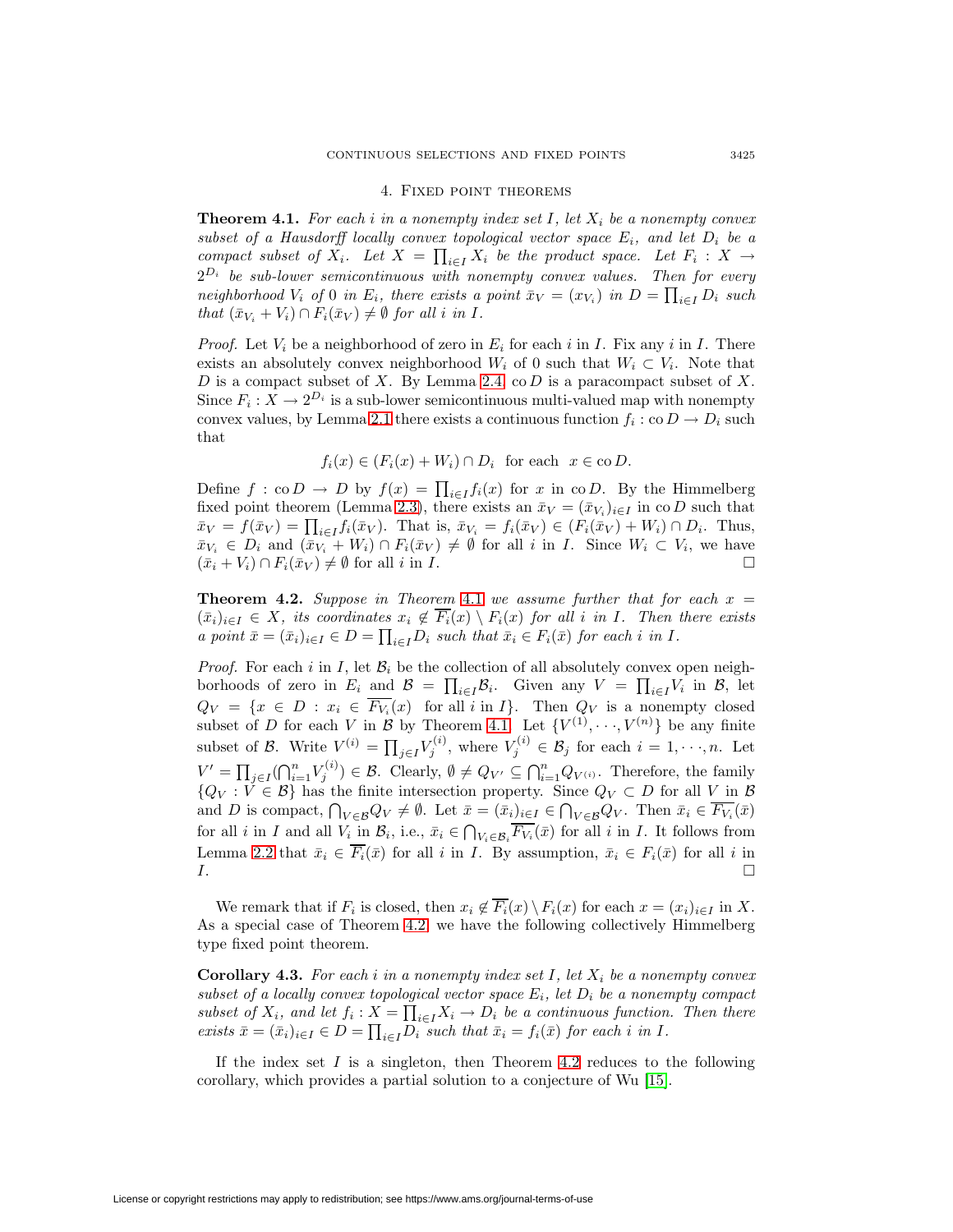**Corollary 4.4.** Let X be a nonempty convex subset of a locally convex topological vector space E, let D be a nonempty compact subset of X, and let  $F: X \to 2^D$  be sub-lower semicontinuous with nonempty convex values. Suppose  $x \notin \overline{F}(x) \setminus F(x)$ for each x in X. Then there exists a point  $\bar{x}$  in D such that  $\bar{x} \in F(\bar{x})$ .

By Theorem [4.1,](#page-4-0) we have the following almost fixed point theorem.

**Corollary 4.5.** The conclusions of Theorems [4.1](#page-4-0) and [4.2](#page-4-1) remain valid if the condition " $F_i : X \to 2^{D_i}$  is sub-lower semicontinuous for each i in I" is replaced by  ${}^{u}F_{i}^{-1}(y_{i})$  is open for each  $y_{i}$  in  $D_{i}$  and each i in I."

Finally we remark that in case  $I$  is a singleton, Theorem [4.1](#page-4-0) provides a different result from [\[12,](#page-5-9) Theorem 3].

#### **REFERENCES**

- <span id="page-5-14"></span>[1] R. Agarwal and D. O'Regan, Fixed point theory for maps with lower semicontinuous selections and equilibrium theory for abstract economies, J. Nonlinear and Convex Analysis, **2** (2001), 31-46. M[R1828157 \(2002m:49025\)](http://www.ams.org/mathscinet-getitem?mr=1828157)
- <span id="page-5-4"></span><span id="page-5-3"></span>[2] H. Ben-El-Mechaiekh, The coincidence problem for compositions of set-valued maps, Bull. Austral Math. Soc., **41** (1990), 421-434. M[R1071044 \(91h:47060\)](http://www.ams.org/mathscinet-getitem?mr=1071044)
- [3] H. Ben-El-Mechaiekh, Fixed points for compact set-valued maps, Questions Answers Gen. Topology, **10**(1992), 153-156. M[R1180474](http://www.ams.org/mathscinet-getitem?mr=1180474)
- <span id="page-5-0"></span>[4] F. E. Browder, A new generation of the Schauder fixed point theorem, Math. Ann., **174** (1967), 285-290. M[R0223944 \(36:6991\)](http://www.ams.org/mathscinet-getitem?mr=0223944)
- <span id="page-5-1"></span>[5] F. E. Browder, The fixed point theory of multi-valued mappings in topological vector spaces, Math. Ann., **177** (1968), 283-301. M[R0229101 \(37:4679\)](http://www.ams.org/mathscinet-getitem?mr=0229101)
- <span id="page-5-13"></span>[6] P. Cubiotti, Some remarks on fixed points of lower semicontinuous multifunctions, J. Math. Anal. Appl., **174** (1993), 407-412. M[R1215621 \(94c:47081\)](http://www.ams.org/mathscinet-getitem?mr=1215621)
- <span id="page-5-15"></span>[7] F. Deutsch and P. Kenderov, Continuous selections and approximate selection for set-valued mappings and applications to metric projections, SIAM J. Math. Anal., **14** (1983), 185-194. M[R0686245 \(84c:54026\)](http://www.ams.org/mathscinet-getitem?mr=0686245)
- <span id="page-5-5"></span>[8] X. P. Ding, W. K. Kim and K. K. Tan, A selection theorem and its applications, Bull. Austral. Math. Soc., **46** (1992), 205-212. M[R1183778 \(93g:47072\)](http://www.ams.org/mathscinet-getitem?mr=1183778)
- <span id="page-5-17"></span>[9] A. Granas, Points fixes pour les applications compactes: espaces de Lefschetz et la théorie de l'indice, Séminaire de Mathématiques Supérieures 68, Presses de l'Université de Montréal, Montreal, Que., 1980. M[R0569745 \(81i:55002\)](http://www.ams.org/mathscinet-getitem?mr=0569745)
- <span id="page-5-16"></span>[10] C. J. Himmelberg, Fixed points of compact multifunctions, J. Math. Anal. Appl., **38** (1972), 205-207. M[R0303368 \(46:2505\)](http://www.ams.org/mathscinet-getitem?mr=0303368)
- <span id="page-5-6"></span>[11] C. D. Horvath, Extension and selection theorems in topological vector spaces with a generalized convexity structure, Ann. Fac. Sci., Toulouse **2**, (1993), 253-269. M[R1253391 \(94i:54043\)](http://www.ams.org/mathscinet-getitem?mr=1253391)
- <span id="page-5-9"></span>[12] S. Park, Continuous selection theorems in generalized convex spaces, Numer. Funct. Anal. Optim., **25** (1999), 567-583. M[R1704961 \(2000e:54014\)](http://www.ams.org/mathscinet-getitem?mr=1704961)
- <span id="page-5-10"></span>[13] S. Park, The Knaster-Kuratowski-Mazurkiewicz Theorem and almost fixed points, Top. Methods in Nonlinear Anal., **16** (2000), 195-200. M[R1805047 \(2001m:47118\)](http://www.ams.org/mathscinet-getitem?mr=1805047)
- <span id="page-5-12"></span>[14] G. Tian, Fixed point theorems for mappings with noncompact and nonconvex domains, J. Math. Anal. Appl., **158** (1991), 161-167. M[R1113407 \(92e:47110\)](http://www.ams.org/mathscinet-getitem?mr=1113407)
- <span id="page-5-8"></span>[15] X. Wu, A new fixed point theorem and its applications, Proc. Amer. Math. Soc., **125** (1997), 1779-1783. M[R1397000 \(97h:90014\)](http://www.ams.org/mathscinet-getitem?mr=1397000)
- <span id="page-5-7"></span>[16] X. Wu and S. Shen, A further generalization of Yannelis-Prabhakar's continuous selection theorem and its applications, J. Math. Anal. Appl., **197** (1996), 61-74. M[R1371276 \(97a:47085\)](http://www.ams.org/mathscinet-getitem?mr=1371276)
- <span id="page-5-2"></span>[17] N. C. Yannelis and N. D. Prabhakar, Existence of maximal elements and equilibria in linear topological spaces, J. Math. Economics, **12** (1983), 233-245. M[R0743037 \(87h:90061a\)](http://www.ams.org/mathscinet-getitem?mr=0743037)
- <span id="page-5-11"></span>[18] Z. T. Yu and L. J. Lin, Continuous selection and fixed point theorems, Nonlinear Anal., **52** (2003), 445-455. M[R1937632 \(2003g:54040\)](http://www.ams.org/mathscinet-getitem?mr=1937632)